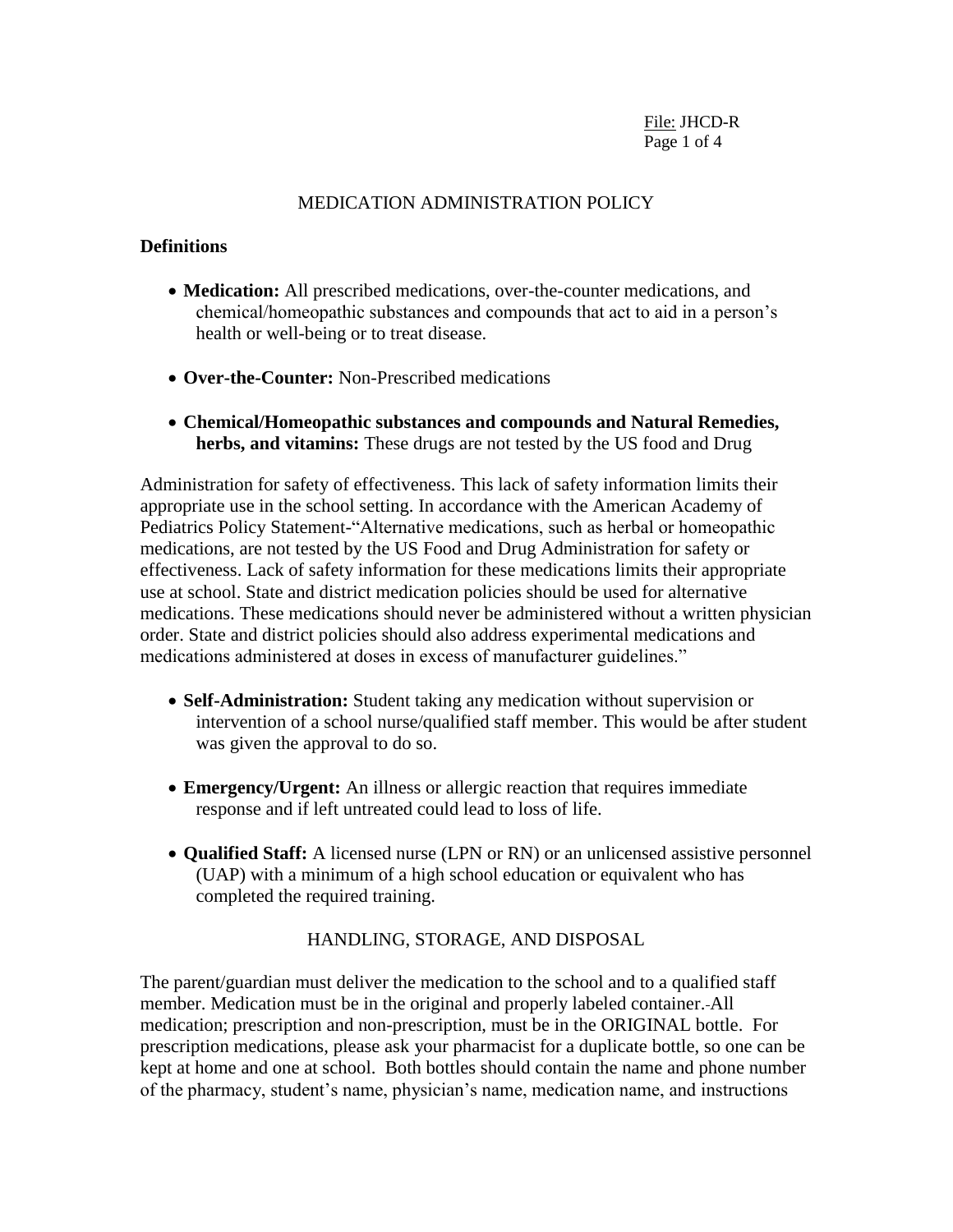with dosage for administration.

File: JHCD-R Page 2 of 4

School personnel receiving the medication should document the quantity of medication delivered. The parent verifies the quantity by his/her signature, if needed designated school personnel may be the second verifying signature.

In extenuating circumstances, the medication may be delivered by another person; provided, that school personnel are notified in advance by the parent or guardian of the arrangement and the quantity of medication being delivered to the school.

All medications to be supervised by school personnel should be kept in a securely locked cabinet. Access to stored medications should be limited to persons authorized to supervise medications. Access to keys and knowledge of the location of keys should be restricted to the maximum extent possible.

Parents/Guardians may retrieve the medication from the school personnel at any time. Parents/Guardians are responsible to pick up unused medication when a student is finished or within one week of the last day of school. If medication is not picked up within one week after school is out, it will be destroyed.

## DOCUMENTATION AND RECORD-KEEPING

Each school that assists students with the self-administration of medications should maintain a medication record for each student.

- At a minimum, the record should include a daily log and a parental authorization to assist with self-administration form.
- The daily log should contain:
	- the dose or amount of medication taken.
	- the date and time that medication was taken, or omitted, including reason for omission.
	- the full signature of the school personnel assisting with selfadministration. If the medication is taken more than once in a school day, the personnel assisting the student may initial the record, subsequent to signing a full signature.
- All documentation should be recorded in ink and should not be altered.
- The completed medication record and records pertinent to self administration are filed in the student's cumulative records.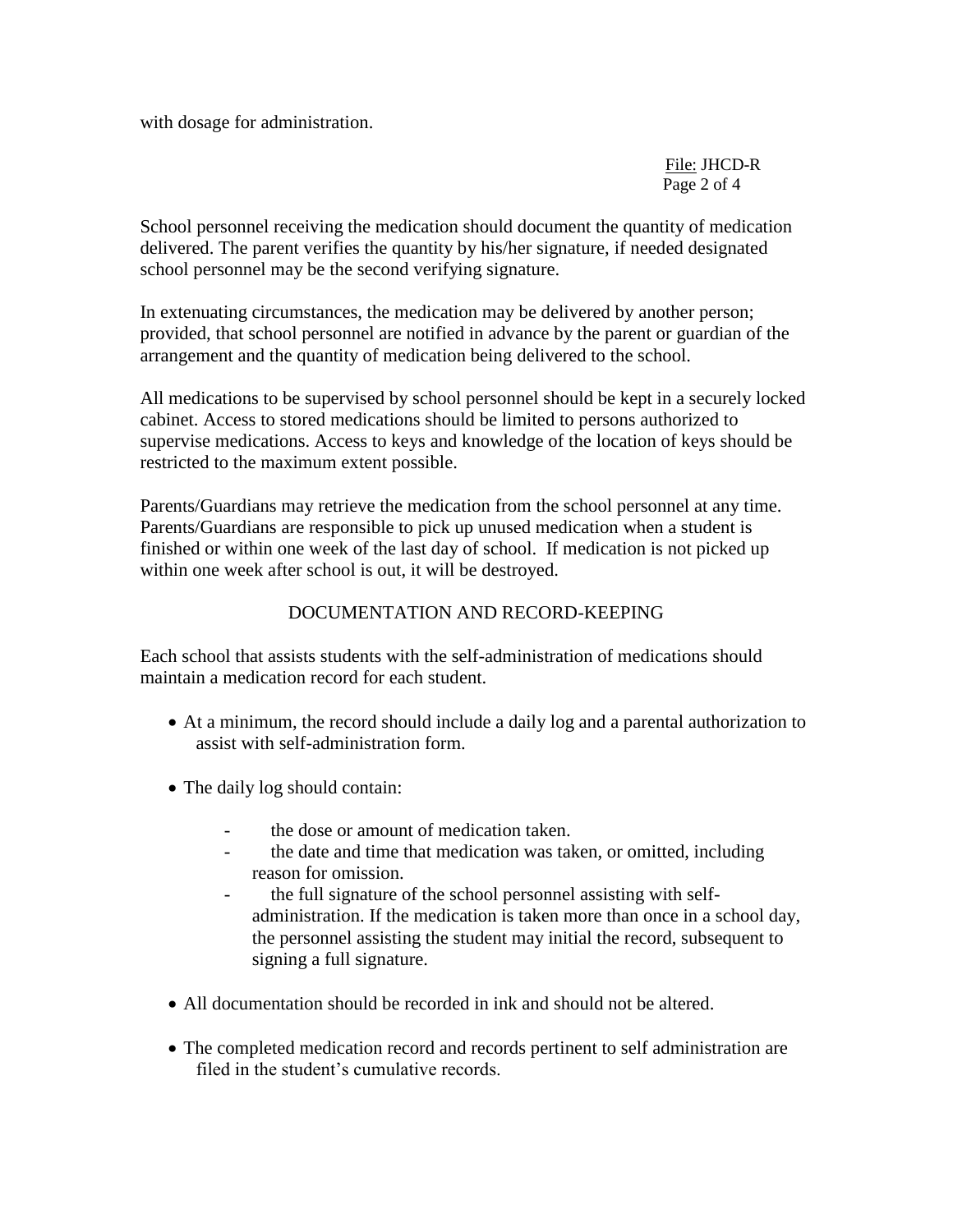## REPORTING AND DOCUMENTATION OF MEDICATION RECORDS

A medication error includes any failure for a particular student to take a medication as noted on the parent/guardian authorization form.

This includes:

- failure to take the correct medication;
- within the appropriate time frames;
- in the correct dosage;
- to the correct student;
- by the correct route.

In the event of a medication error, school personnel should notify the parent or guardian immediately, and should document the effort to reach the parent or guardian. The parent or guardian should be responsible for contacting the physician, if necessary.

Medication errors should be documented by school personnel on the medication error report. These reports should be maintained in a designated location or in the student's health record.

School personnel should review reports of medication errors and take necessary steps to ensure appropriate medication administration in the future.

# ADMINISTRATION OF MEDICATION

# **Self Administration**

A student may be responsible for taking his/her own oral medication without assistance from school personnel. Prior to each school year and upon parent request, a *Request and Authorization for Medication in School* **form** must be completed by the parent choosing option II, If the medication is not a prescription or is not taken for an ongoing condition a physician's signature is not required. With option II the student may have one day's dosage in his/her possession each school day. The medication is to be kept in the original container.

# **Staff Administration**

The *Request and Authorization for Medication in School* **form** should be completed by a parent/guardian. This form is required for all medications, whether prescription or over-the-counter, including cough drops and homeopathic medications. If the medication to be given is prescription medication, the form must also be completed by a physician. This includes long-term medication, such as ADHD medications, and short-term medication, such as antibiotics. Homeopathic medications will also require a physician order and signature prior to administration. Over-the-counter medications may be